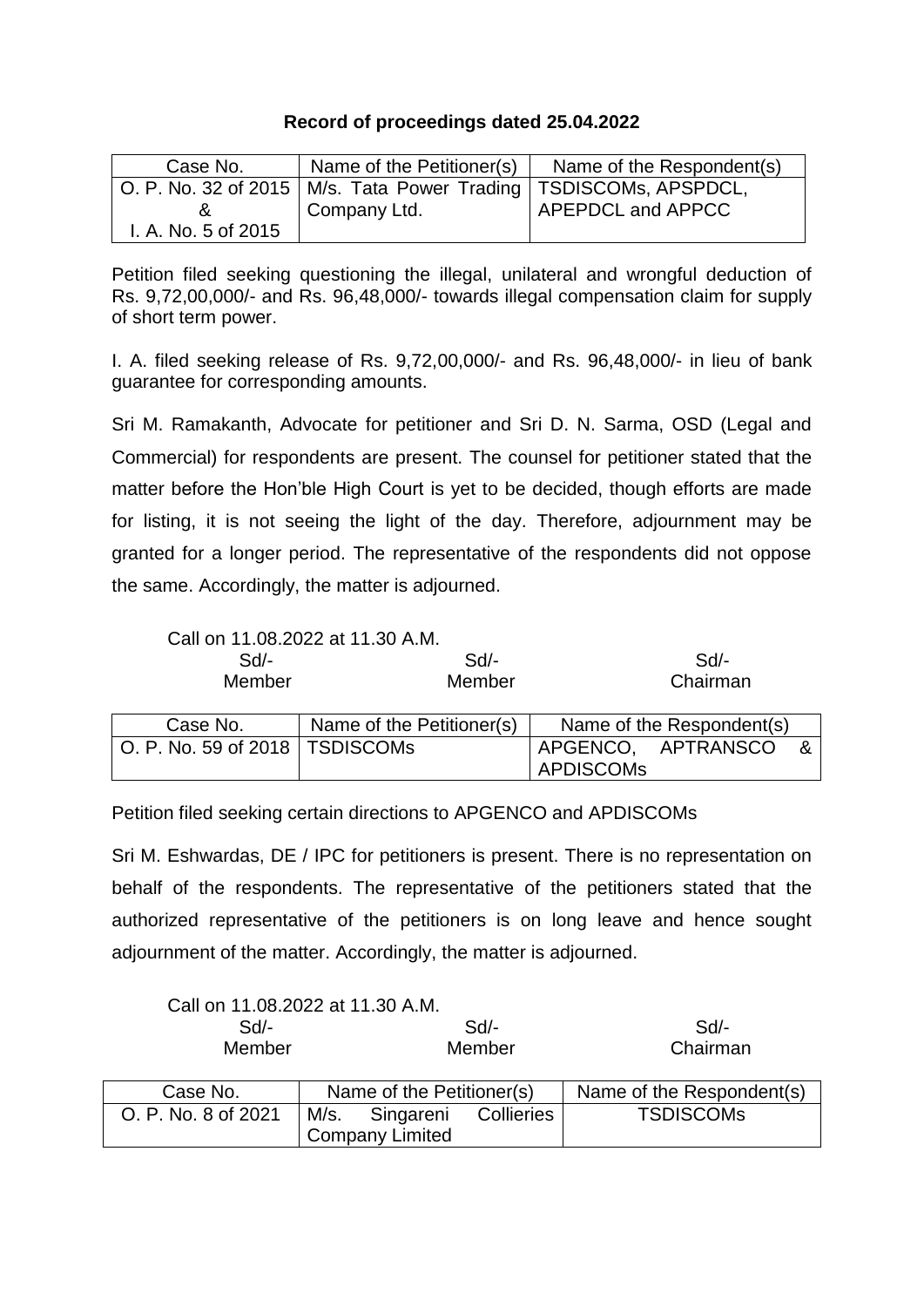Petition filed seeking resolution of disputes regarding billing u/s. 86 (1) (f) of the Act, 2003.

Sri. P. Shiva Rao, counsel for petitioner and Sri. D. N. Sarma, OSD (Legal & Commercial) for the respondents are present. The counsel for petitioner stated that the petition has five prayers and one of the prayers (viz., (b) for payment from respondents towards the power received by them as reflected in JMR) has been substantially settled between the parties and the last  $(5<sup>th</sup>)$  prayer (i.e., interest from the date of claim till full realization) as may be decided by the Commission and as such he is confining the argument to three (3) other prayers. He relied on the provisions of the PPA and the order passed by the Commission determining the tariff for generation in the year 2017 along with the Memorandum of Understanding (MOU) entered between it [Singareni Thermal Power Plant (STPP)] and the Singareni Collieries Company Limited. It is his case that the additional amount of Rs.118 crore towards landed cost of coal due to factoring beyond 75% of agreed quantity of 4.52 MMT of coal per annum at 20% over notified base price of nonpower sector in terms of the supplementary MOU. For the year 2018-19, the Commission had pegged the supply from the petitioner to be 8.42 MU, whereas it had only supplied approximately 8200 MU.

The coal charges cannot be identified regarding excess consumption during the course of the year and can only be ascertained at the end year. As such, the cost incurred towards excess consumption has been identified and invoices have been raised for the same after close of the financial year. The Commission had while determining the tariff relied upon the CERC Regulation with regard to consumption of coal and refused to entertain the proposals and considered the request of the petitioner to factor the normative as provided in the Regulation No. 1 of 2008 of the then APERC as adopted by this Commission. This was done so primarily for the reason that the AP Regulation did not provide for normatives in respect of 600 MW project. The CERC had provided for the normatives for 600 MW power plants and the same were considered while determining the tariff in case of the petitioner's project.

The counsel for petitioner raised the issue of incentive which is  $3<sup>rd</sup>$  prayer in the petition and item c in the array of prayers. It is his case that the petitioner is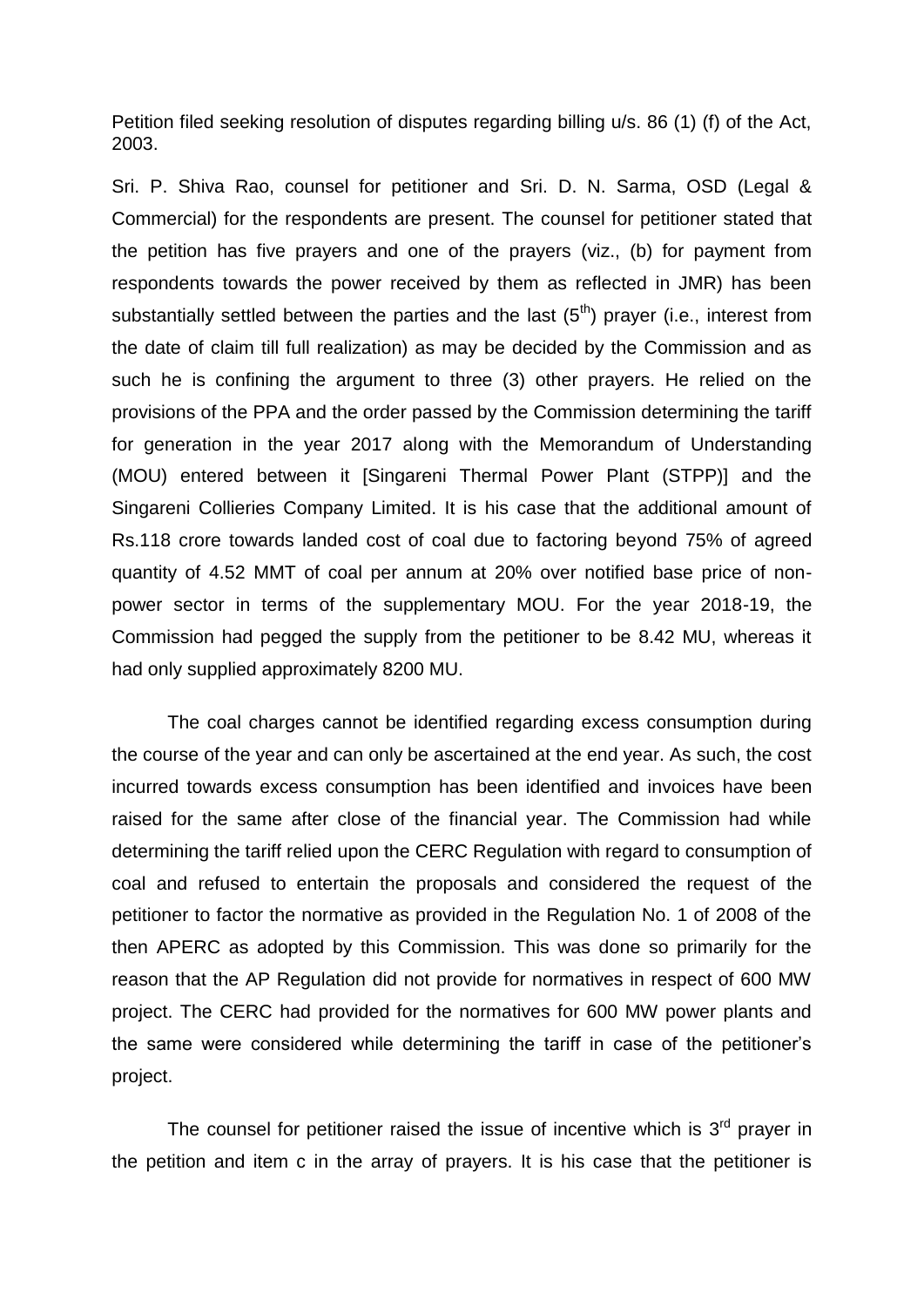entitled to payment of incentive upon supplying power more than 85% of the PLF at the flat rate of Re. 0.50 per unit for the additional generation of power. It is his case that the petitioner has generated and supplied 90.79% of the capacity for the year 2017-18 and this is misunderstood by the respondents as the claim for the year 2018-19, which is not so. The petitioner did not achieve the capacity directed by the Commission for the year 2018-19. The claim now made is therefore with reference to the previous year only. The counsel for petitioner emphasized the aspect of scheduling generation and more particularly corresponding schedule as provided in the CERC Regulation. Therefore, the petitioner may be allowed to claim the amount towards excess generation.

The counsel for petitioner stated that though the petitioner made excess generation but was well within the contracted capacity. The State Load Despatch Centre did issue notice for deviating from the schedules but a suitable reply was given to it and it dropped the action against the petitioner. The petitioner had amply made it clear that generation was made based on availability of coal and nothing stopped the SLDC from levying penalty, if at all excess generation was pumped into the grid duly endangering the grid. The DISCOMs have no right to allege that they have not allowed payment and have denied additional claims as the petitioner had deviated from the schedules. It is not for the DISCOMs to allege or claim action against the petitioner in the matter of scheduling the energy and it is for the SLDC to take action in the matter. Thus, the petitioner sought intervention of the Commission for payment of incentives earned by it due to achieving of higher PLF.

The counsel for petitioner extensively relied on the provisions of the PPA, CERC Regulation, tariff order passed in favour of the petitioner in the year 2017 as also the true up order passed by the Commission in the year 2020 with regard to the control period of 2016-19. It is his case that the Commission emphatically refused to consider the provisions of the Regulation No. 1 of 2008, but substantially relied on CERC Regulation of 2014 while determining the tariff or for that matter the true up petition. This was done so as the normatives and parameters in respect of several aspects relating to the above prayers were not found in the Regulation No. 1 of 2008 and the same were provided in the CERC Regulation including the project capacity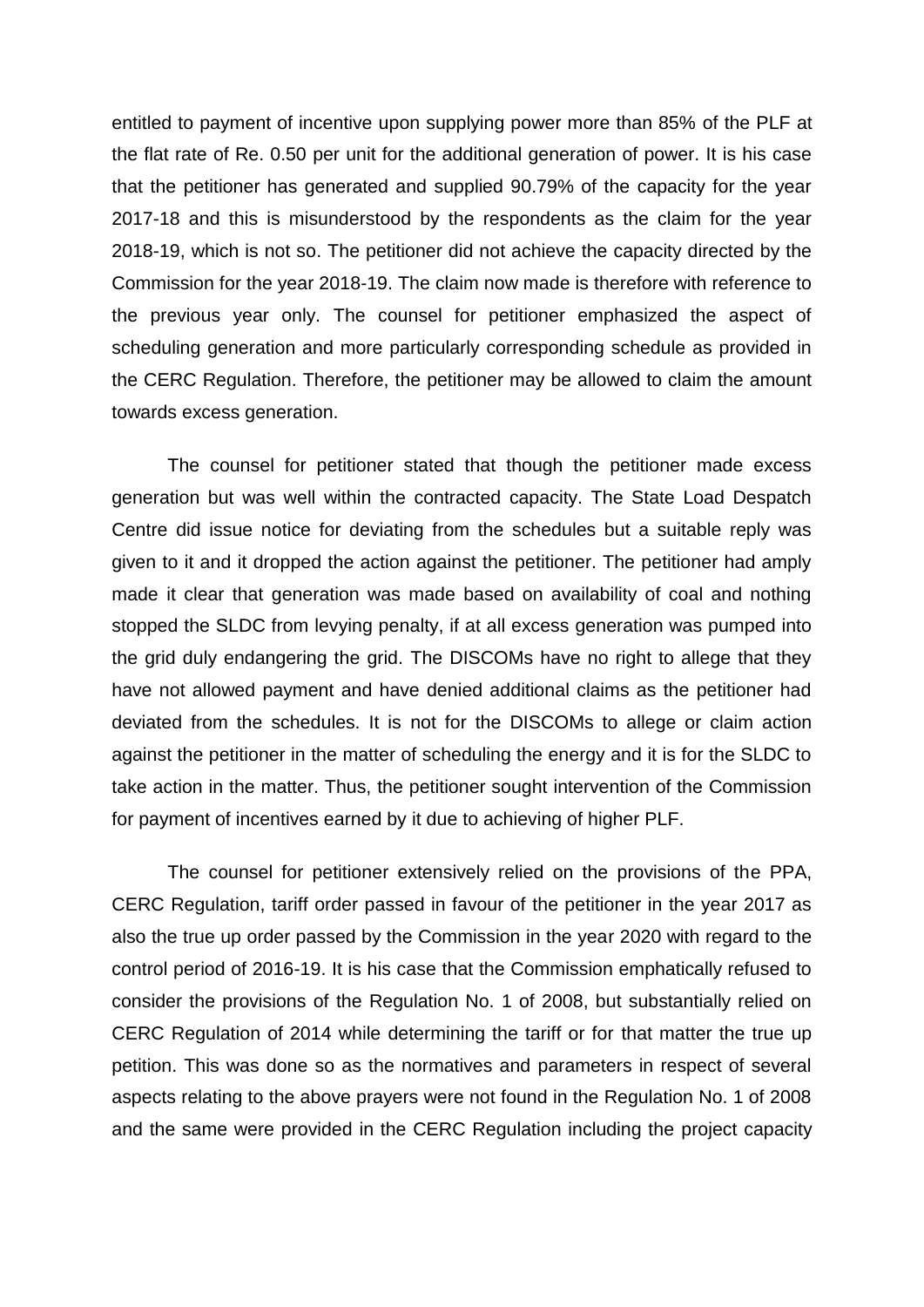for 600 MW as the installed capacity is 2 X 600 MW. He also relied on the judgments submitted earlier as rendered by the Hon'ble ATE.

The counsel for petitioner sought a decision on the reimbursement of water charges and stated that the said amount is payable by the DISCOMs as confirmed by the Commission in the tariff order as also in the true up order. It is his case that the same have to be reimbursed in terms of the provisions of the PPA as also CERC Regulation. At the same time, he also distinguished the judgments referred to by the DISCOMs on the earlier occasion.

The representative of the respondents, while continuing his earlier submissions, defended the action of the DISCOMs stating that the petitioner is not entitled to any amount claimed by the petitioner in this petition. He stated that excess energy injected into the grid would attract penalties and SLDC had issued notice for violation of the schedules. It is his case that the petitioner did not deliver the quantum of energy as directed by the Commission but is now claiming incentive as also additional coal cost. He has extensively quoted from the order of the Commission determining the tariff in the year 2017 as also the true up order passed by the Commission in the year 2020 and also interpreted the provisions of the Regulation No. 1 of 2008 along with CERC Regulation. It is stated that the petitioner has entered into MoU with the coal supplier by providing that excess quantum of coal over 75% of the requirement would be paid for at the rate of 20% higher than the applicable to non-power supply coal price. This has led to additional cost to the petitioner, which it wants to pass on the same to the consumers through DISCOMs, which is not permissible under law. The petitioner is not entitled to the same. In fact in the year 2020, the MoU is modified to include power supply tariff instead of nonpower supply tariff. This has happened in view of the objection raised by the DISCOMs only.

The representative of the respondents endeavoured to submit that the petitioner is not entitled to any incentive as the petitioner has provided excess generation and violated the schedules given by itself. Claiming that it has generated excess amount of energy more than required and violation of the schedules would attract penalty, however, the DISCOMs have honoured payment only to the extent of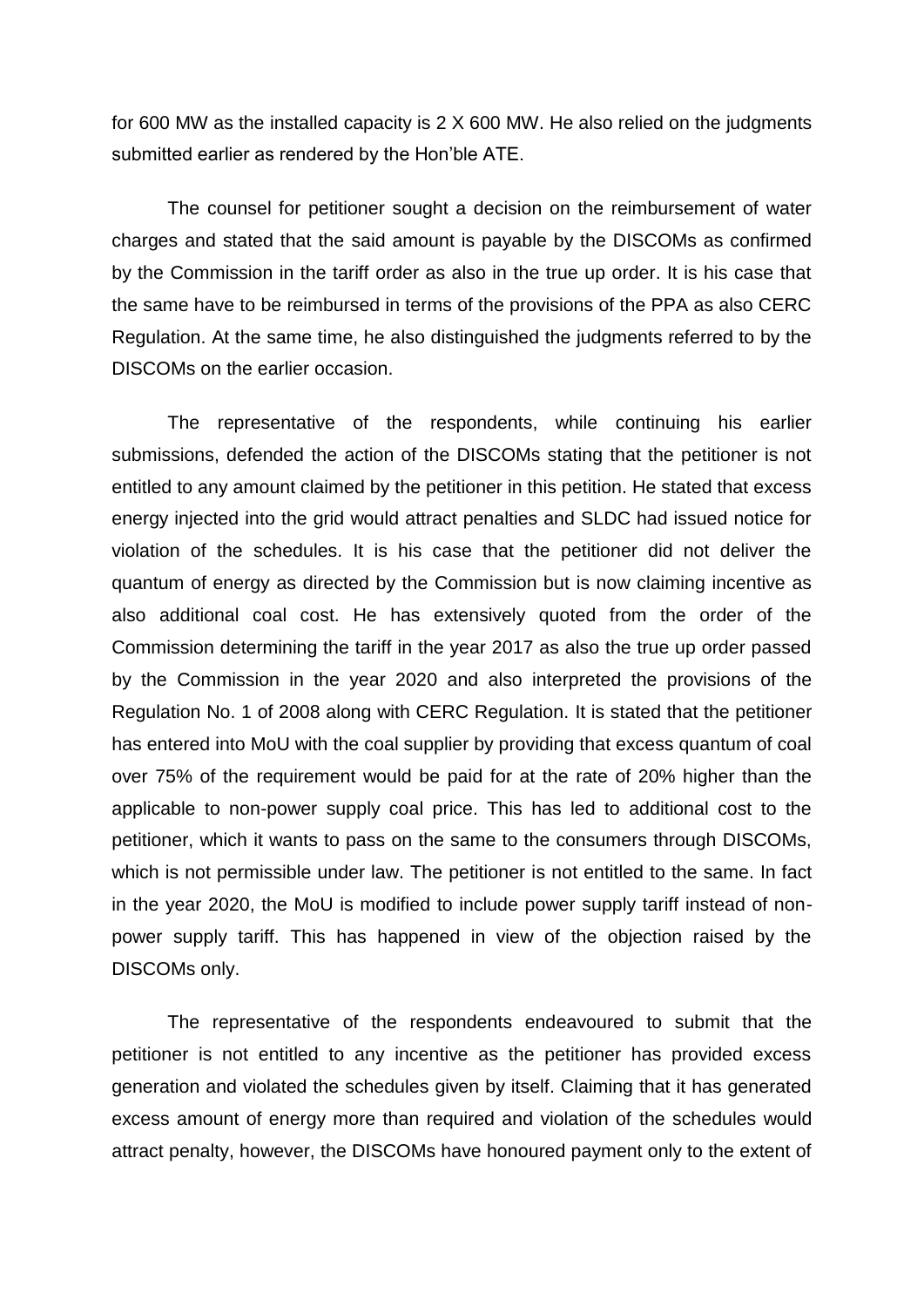applicable scheduled generation and refused to pay the amount both for coal charges as well as incentive.

The representative of the respondents further submitted that the petitioner, in fact, had questioned the order of the Commission determining the tariff before the Hon'ble ATE and the same is pending consideration. The petitioner is making an attempt to pick and choose according to his choice the clauses which are beneficial to it and seeking to omit the clauses which provide fetters on the actions of the petitioner. He also relied extensively on the clauses in the PPA, the orders passed by the Commission and the regulations applicable to the case both for the relevant and subsequent period. He has strenuously explained the background of the claims as also the intention of the petitioner to make such claims. The petitioner has gained in terms of certain economics of true up, which has to be shared with the DISCOMs, which is not done by the petitioner.

The representative of the respondents also pleaded the legal aspects by relying on latin maxim and the understanding thereof along with judgments of the Hon'ble Supreme Court on the mode of interpretation regarding reading of act, rule, regulation etc. He sought to emphasize that any act, rule or regulation have to be read in toto and not in bits and pieces according to the requirement or which provide for beneficial understanding to one party.

The counsel for petitioner replied that the submissions made by the representative of the respondents are confusing and contradicting to each other. It is his case that the DISCOMs are seeking to make submissions contrary to applicable law and regulations so as to ensure rejection of the petition at the hands of the Commission. It is also stated that several submissions are made, which are beyond the written down pleadings made before the Commission. He stated that the Commission, while deciding the matter, is requested to carefully check the submissions and consider the case of the petitioner as the claims made are of bonafide nature and cannot be negatived. The petitioner has incurred the expenditure and it has to rightfully be reimbursed the same. In support of his contention, he has relied upon section 61 of the Act, 2003 extensively. At the same time, he also stated that the consumer cannot be mulcted with unnecessary burden and the DISCOMs cannot claim dual benefit both from the generator and consumer.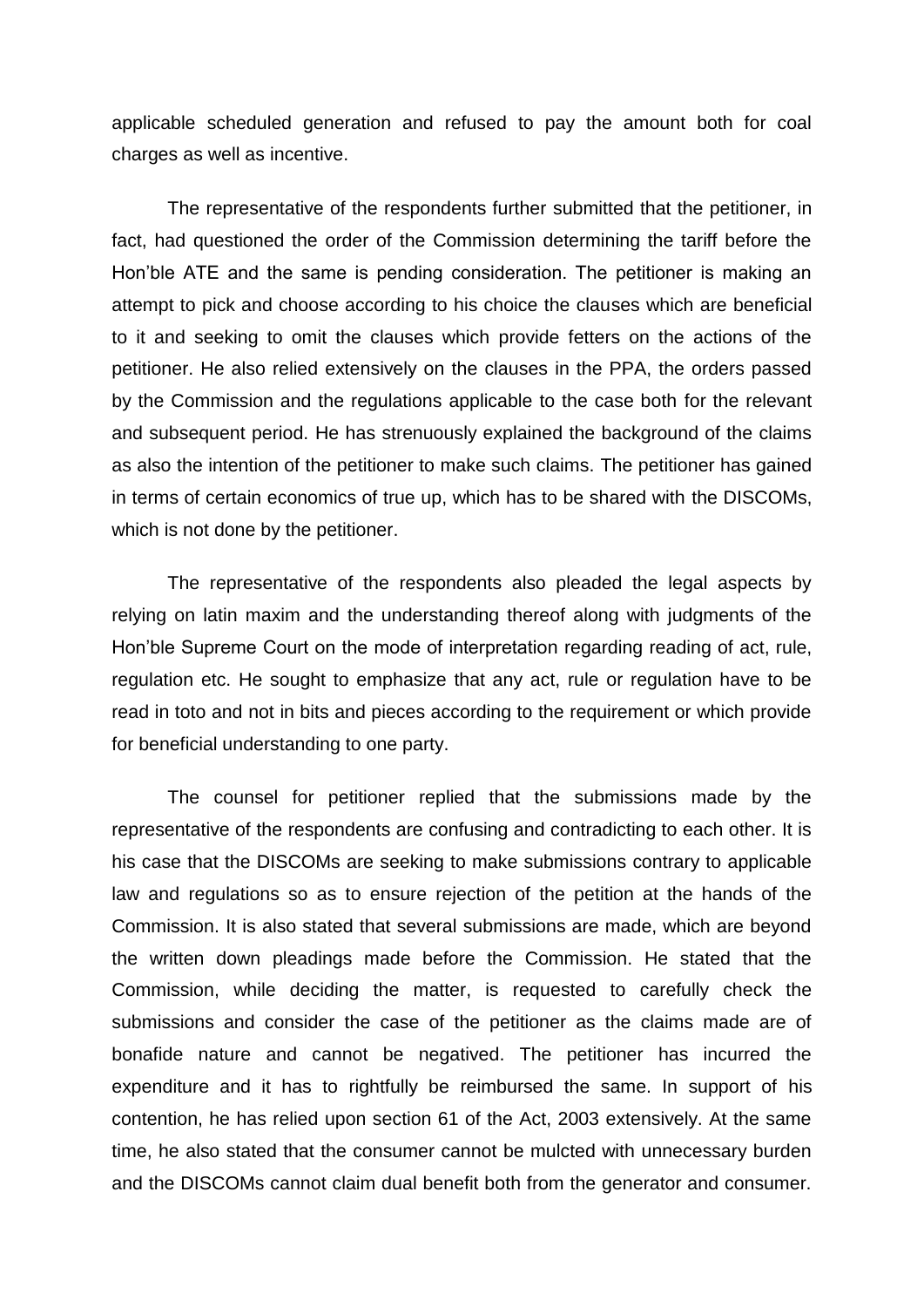The generator has to run on commercial principles and it should be allowed to recover the cost and at the same time, the sector should be run on economic principles. Stating so, he has pleaded for allowing the petition.

Insofar as the  $2^{nd}$  prayer i.e., (b), on which both the parties have reached some understanding, the petitioner would file a memo to that effect if not the same has to be argued subsequently. The representative of the respondents also stated that he has no instructions on the issue from the management and would report back, if a decision is taken by them.

Having heard the submissions of the parties in detail, the matter is reserved for orders.

| $Sd$ -<br>Member                                             |  |                           | Sd<br>Member |                           | Sd<br>Chairman |
|--------------------------------------------------------------|--|---------------------------|--------------|---------------------------|----------------|
| Case No.                                                     |  | Name of the Petitioner(s) |              | Name of the Respondent(s) |                |
| O. P. No. 25 of 2021   M/s. Singareni Collieries   TSDISCOMs |  |                           |              |                           |                |
|                                                              |  | Company Ltd.              |              |                           |                |

Petition filed seeking adjudication on the secondary billing disputes for FY 2016-19 for 2 X 600 MW Jaipur project.

Sri. P. Shiva Rao, counsel for petitioner and Sri. D. N. Sarma, OSD (Legal & Commercial) for the respondents are present. The counsel for petitioner stated that the matter is connected to O. P. No. 8 of 2021 and substantial issues have been argued in the matter, however, he needs further time to make submissions in this matter. The matter may be adjourned for enabling him to make submissions. The representative of the respondents opposed the adjournment of the petition, stating that the matter can be proceeded with as the earlier matter has been heard and concluded. However in view of the request made by the counsel for petitioner, the matter is adjourned.

|          | Call on 02.05.2022 at 11.30 AM.                     |                           |
|----------|-----------------------------------------------------|---------------------------|
| Sd       | $Sd$ -                                              | Sd                        |
| Member   | Member                                              | Chairman                  |
| Case No. | Name of the Petitioner(s)                           | Name of the Respondent(s) |
|          | O. P. No. 28 of 2022   M/s. Sri Sai Ram Ice Factory | TSSPDCL& its officers     |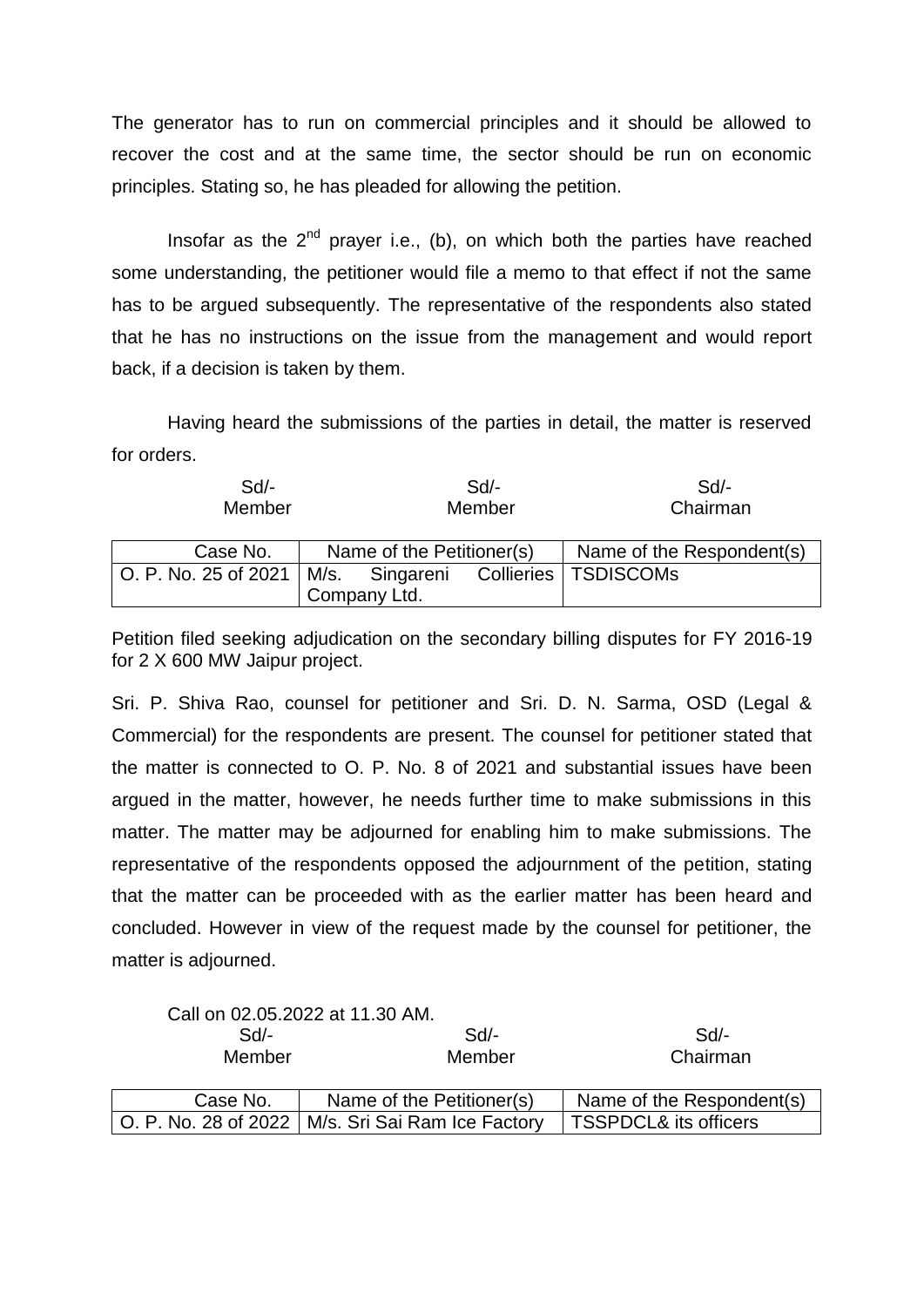Petition filed seeking refund of the amounts paid towards electricity charges and punishing the respondents for non-compliance of the order of the Vidyut Ombudsman U/S. 146 of the Electricity Act, 2003.

Ms. Nishtha, Advocate representing Sri. Yogeshwar Raj Saxena, Advocate for petitioner and Sri. M. Eshwardas, DE / IPC for the respondents are present. The advocate representing the counsel for petitioner stated that the respondents have filed writ petition before the Hon'ble High Court and obtained stay, however, as it was limited period stay, it got expired and the Commission can proceed with the matter. She also stated that the writ petition is scheduled for hearing today. The representative of the respondents stated that the authorized representative of the respondents is on long leave and hence sought adjournment of the matter. Accordingly, the matter is adjourned.

Call on 23.05.2022 at 11.30 AM.

| $Sd$ -<br>Member                      | $Sd$ -<br>Member          |  | Sd<br>Chairman            |  |     |  |
|---------------------------------------|---------------------------|--|---------------------------|--|-----|--|
| Case No.                              | Name of the Petitioner(s) |  | Name of the Respondent(s) |  |     |  |
| O. P. No. 43 of 2022   M/s. Pemmasani |                           |  | Solar   TSSPDCL alongwith |  | its |  |

officer & TPCC

Petition filed seeking payments of interest due along with late payment charges on such amount due in respect of 10 MW project near 132 / 33 KV Makthal substation in Mahabubnagar district.

Power Private Limited

Sri. P. Soma Sekhara Naidu, Advocate representing Sri P. Srinivasa Rao, counsel for petitioner and Sri. M. Eshwardas, DE / IPC for the respondents are present. The advocate representing the counsel for petitioner stated that the matter is coming up for filing counter affidavit. The officer present on behalf of the respondents stated that the authorized representative of the respondents is on long leave and hence sought adjournment of the matter. He also stated that he needs further time to file counter affidavit in the matter. Accordingly, the matter is adjourned.

| Call on 23.05.2022 at 11.30 AM. |                                      |                                |
|---------------------------------|--------------------------------------|--------------------------------|
| $Sd$ -                          | Sd                                   | Sd                             |
| Member                          | Member                               | Chairman                       |
|                                 |                                      |                                |
| Case No.                        | Name of the Petitioner(s)            | Name of the Respondent(s)      |
| O. P. No. 24 of 2021            | M/s. Prashanth Narayan<br>G<br>(PNG) | <b>TSSPDCL &amp; TSTRANSCO</b> |